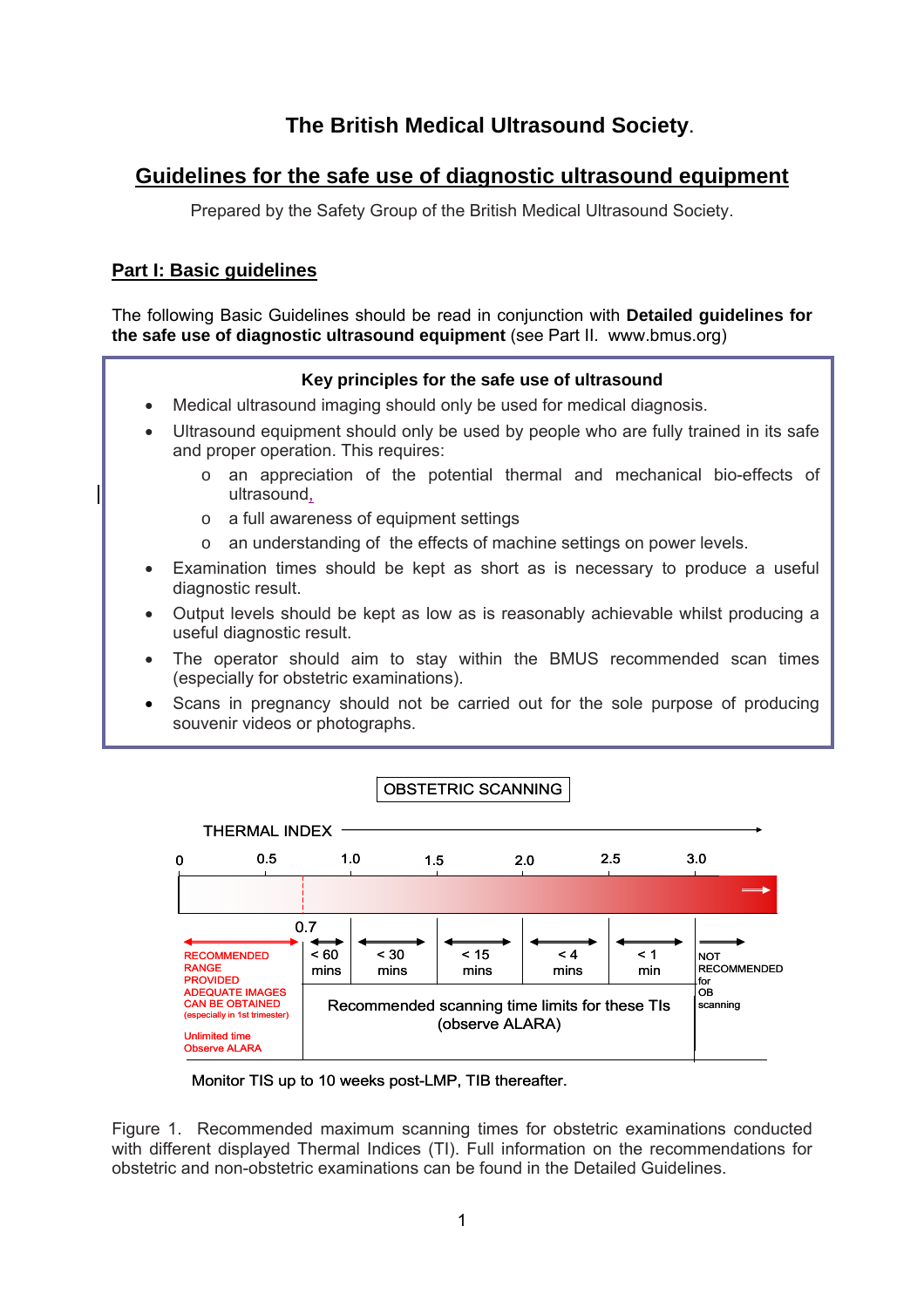### **Background**

Diagnostic ultrasound is an imaging modality that is useful in a wide range of clinical applications, and in particular, prenatal diagnosis. There is, to date, no evidence that diagnostic ultrasound has produced any harm to humans (including the developing fetus).

Despite its apparent excellent safety record, ultrasound imaging involves the deposition of energy in the body, and should only be used for medical diagnosis, with the equipment only being used by people who are fully trained in its safe and proper operation. It is the scan operator who is responsible for controlling the output of the ultrasound equipment. This requires a good knowledge of scanner settings, and an understanding of their effect on potential thermal and mechanical bio-effects.

A fundamental approach to the safe use of diagnostic ultrasound is to use the lowest output power and the shortest scan time consistent with acquiring the required diagnostic information. This is the ALARA principle (i.e. as low as reasonably achievable). It is acknowledged, that in some situations it is reasonable to use higher output or longer examination times than in others: for example, the risks of missing a fetal anomaly must be weighed against the risk of harm from potential bioeffects. Consequently, it is essential for operators of ultrasound scanners to be properly trained and fully informed when making decisions of this nature.

The Thermal Index (TI) and Mechanical Index (MI) were introduced to provide the operator with an indication of the potential for ultrasound induced bio-effects. To provides an onscreen indication of the relative potential for a tissue temperature rise. MI provides an onscreen indication of the relative potential for ultrasound to induce an adverse bio effect by a non thermal mechanism such as cavitation. Three forms of the TI may be displayed:

1. The thermal index for soft tissue (TIS). This is used when ultrasound only insonates soft tissue, as, for example, during obstetric scanning up to 10 weeks after last menstrual period (LMP).

2. The thermal index for bone (TIB). This is used when the ultrasound beam impinges on bone at or near its focal region, as, for example, in any fetal scan more than 10 weeks after LMP.

3. The thermal index for cranial bone (TIC). This is used when the ultrasound transducer is very close to bone, as, for example, during trans-cranial scanning of the neonatal skull.

#### **Obstetric Examinations**

Any potential bio-effects are likely to be of greatest significance in the embryo or fetus. Thus when undertaking obstetric scans, the restrictions to scanning times detailed in Figure 1 are recommended. These have been formulated on the basis of potential thermal effects arising from the scan, and are therefore based on the Thermal Index (TI) displayed.

MI values should be kept as low as reasonably achievable, consistent with the need to obtain diagnostically satisfactory images.

More detail can be found in the Detailed Guidelines.

#### **Non-obstetric Examinations**

Most other types of examination are of less concern than are obstetric scans. Specific guidance on a range of non-obstetric examinations (including gynaecological, neonatal, ophthalmic, general abdominal, cardiac etc.) can be found in the Detailed Guidelines.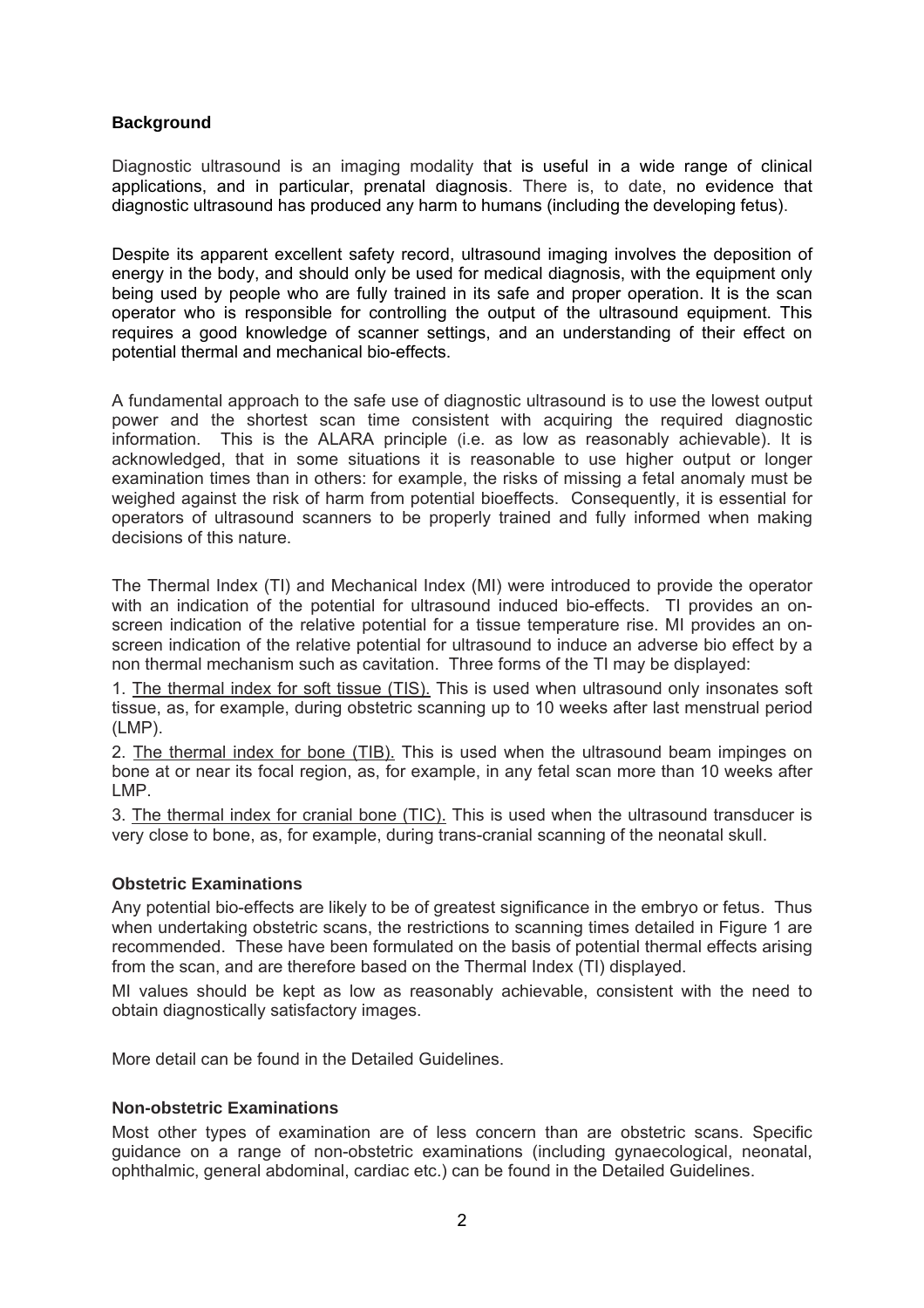## **The British Medical Ultrasound Society**.

## **Guidelines for the safe use of diagnostic ultrasound equipment**

Prepared by the Safety Group of the British Medical Ultrasound Society.

## **Part II: Detailed guidelines**

## **1. Scope and Purpose**

These Detailed Guidelines are intended to assist all those who use diagnostic ultrasound equipment for any purpose in order that they may be able to make informed judgements about ultrasound safety, and in order to protect patients from excessive exposure. These BMUS Detailed Guidelines are based on the best scientific information available at the time of writing, using advice and evidence from international experts. They must be read and understood in conjunction with the BMUS Safety Statement (http://www.bmus.org) and the BMUS Basic Guidelines. Further background information on the safe use of ultrasound may be found in more extensive texts, including ter Haar and Duck (2000).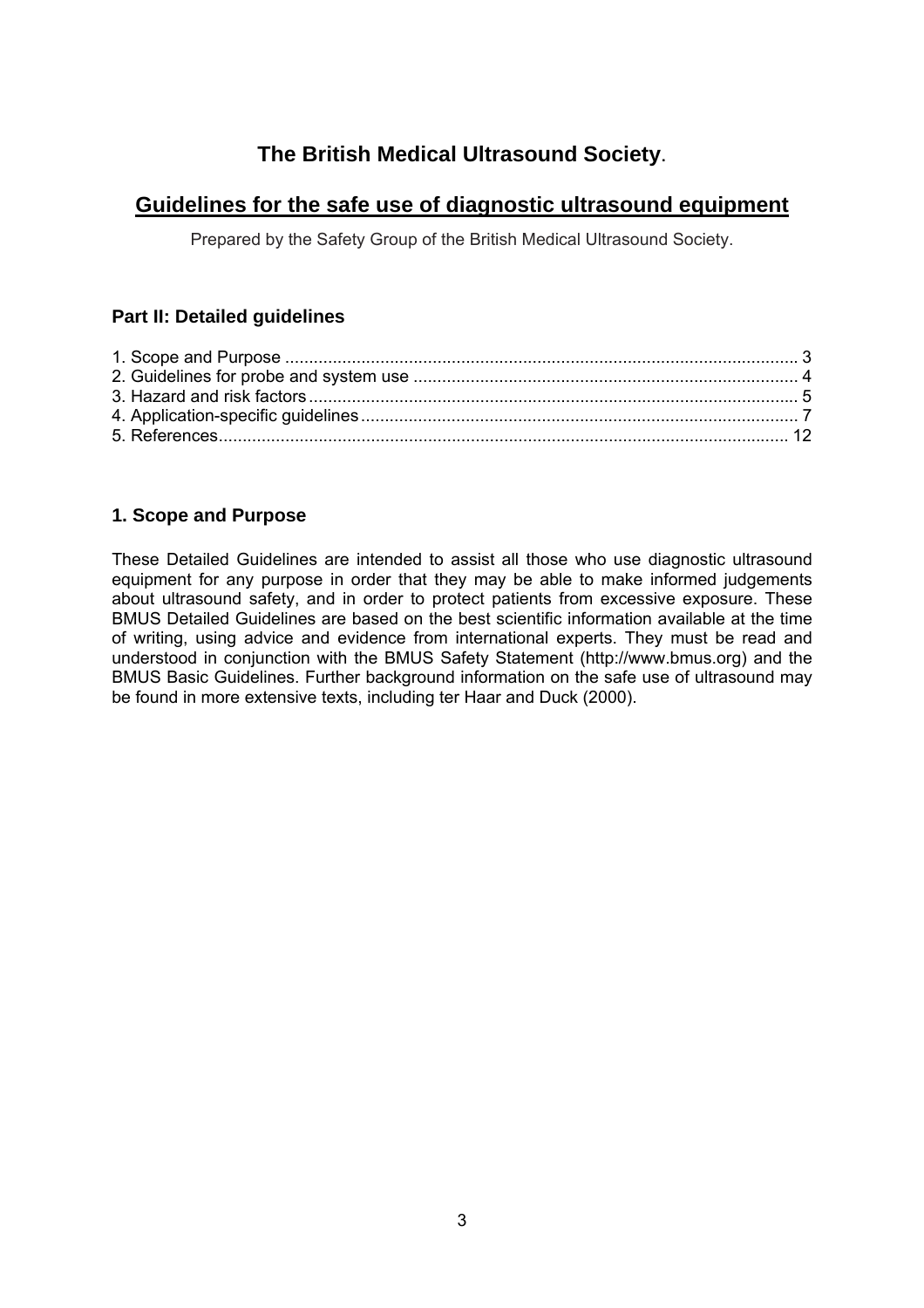### **2. Guidelines for probe and system use**

*Initial power setting.* Scanners should be set up so that the default (switch-on) setting of the acoustic output power control is low. If a low default setting cannot be achieved, a low setting should be selected after switching on. A low setting should be selected for each new patient. The output should only be increased during the investigation if this is necessary to produce a satisfactory result.

*Exposure time.* The overall examination times should be kept as short as is necessary to produce a useful diagnostic result.

**Stationary probe**. The probe should not be held in a fixed position for any longer than is necessary, and should be removed from the patient whenever there is no need for a realtime image or spectral Doppler acquisition. For example, using the freeze frame or cine loop facilities allows images to be reviewed and discussed without continuing the exposure.

*Probe self-heating.* Endo-cavitary probes (e.g. vaginal, rectal or oesophageal probes) should not be used if there is noticeable self heating of the probe when operating in air. This applies to any probe, but particular care should be taken if trans-vaginal probes are to be used to investigate a pregnancy during the first 10 weeks after LMP.

*The raised tissue temperature due to probe self-heating is likely to be greater for endo-probes than for surface probes. This is because the adjacent tissue is at an initial temperature of 37OC, or higher in the case of a febrile patient, rather than closer to room temperature as in the case of surfaceapplied probes. Also, there is no opportunity for heat removal by air-convection or radiation, as is the case for probes applied to the patient's skin. International Standards (IEC 2007) are intended to limit the maximum temperature of the probe in contact with the patient to 43<sup>o</sup> C, either internally or externally, or to 50<sup>o</sup> C when running in air*.

*Doppler modes*. The use of spectral pulsed Doppler, or colour Doppler mode with a narrow write-zoom box selected, is not recommended for the investigation of any of the sensitive tissues identified in section 3, unless the user monitors the TI (if available), and performs a risk-benefit analysis (see section 4). If the TI is not available, the user should find an alternative method of estimating the maximum likely temperature rise.

*Pulsed Doppler techniques generally involve greater temporal average intensities and powers than Bor M-mode, and hence greater heating potential, due to the high pulse repetition frequencies and consequent high duty factors that are often used. In the case of spectral pulsed Doppler, the fact that the beam is held in a fixed position during an observation leads to a further increase in temporal average intensity. Colour flow mapping and Doppler power mapping involve some beam scanning, and so generally have a heating potential that is intermediate between that of B- or M-mode and that of spectral pulsed Doppler.*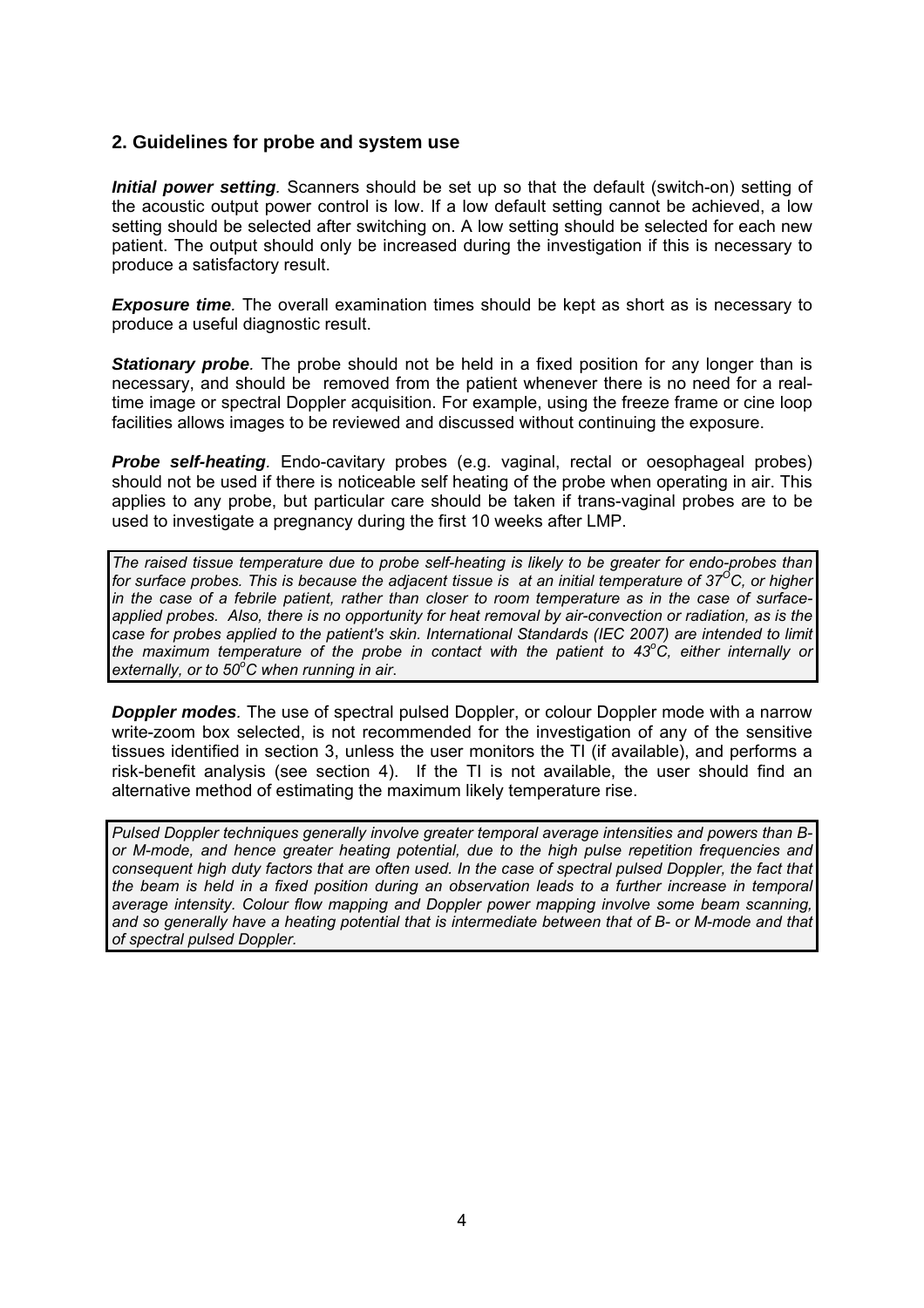### **3. Hazard and risk factors**

*Awareness of scanner factors influencing hazard.* Operators should understand the likely influence of the scanner controls, the operating mode (e.g. B-mode, colour Doppler imaging or spectral Doppler) and probe frequency on the thermal and cavitation hazards.

*There are no universal rules for predicting the effect of scanner controls (other than the output power control) on output, since, in an effort to limit outputs, manufacturers often arrange for more than one parameter to change when a particular control is adjusted. However, the following may be helpful as general guide. In scanning modes, greater heating potential is often associated with multiple or deep transmission focus settings, and the use of write zoom (particularly with a long, narrow or deep zoom box). In spectral pulsed Doppler mode, greater heating potential is usually associated with a high pulse repetition frequency (e.g. a high limit on the frequency scale), and a shallow range gate. The likelihood of cavitation is greater for large output settings and lower frequencies. In Doppler modes, the likelihood is increased by selecting short range gates or by selecting a high Doppler frequency scale.*

*Sensitive tissues.* Particular care should be taken to reduce the risk of thermal hazard when exposing the following to diagnostic ultrasound:

- an embryo less than eight weeks after conception;
- the head, brain or spine of any fetus or neonate;
- an eye (in a subject of any age).

*Up to eight weeks after conception, organogenesis is taking place in the embryo. This is a period when cell damage might lead to fetal anomalies or subtle developmental changes. The brain and spinal chord continue to develop through to the neonatal period.* 

*The presence of bone within the beam greatly increases the likely temperature rise, due to both direct absorption in the bone itself and conduction of heat from bone to adjacent tissues. The following table identifies the important relevant landmarks in early pregnancy.* 

| <b>Gestation</b><br><b>From LMP</b> | <b>Gestation</b><br>from<br>Conception/<br>fertilisation | <b>Title of</b><br><b>Conceptus</b> | <b>Major relevant</b><br>events               |
|-------------------------------------|----------------------------------------------------------|-------------------------------------|-----------------------------------------------|
| 0-14 days                           | Nil                                                      |                                     |                                               |
| 14-28 days                          | $0-14$ days                                              | Zygote                              | Rapid cell<br>multiplication                  |
| 29-70 days<br>4.1-10 weeks          | 15-56 days<br>2.1-8 weeks                                | Embryo                              | Organogenesis                                 |
| 10-11 weeks                         | 8-9 weeks                                                | Fetus                               | Ossification of spine<br>starts               |
| $13-14$ weeks                       | $11-12$ weeks                                            | Fetus                               | Ossification of skull<br>and long bone starts |

*The eye is particularly vulnerable to thermal hazard since the lens and the aqueous and vitreous humours have no cooling blood supply. This applies to an eye of a subject of any age (e.g. child or adult) as well as a fetus, although a fetal eye is better cooled, due to its liquid environment.*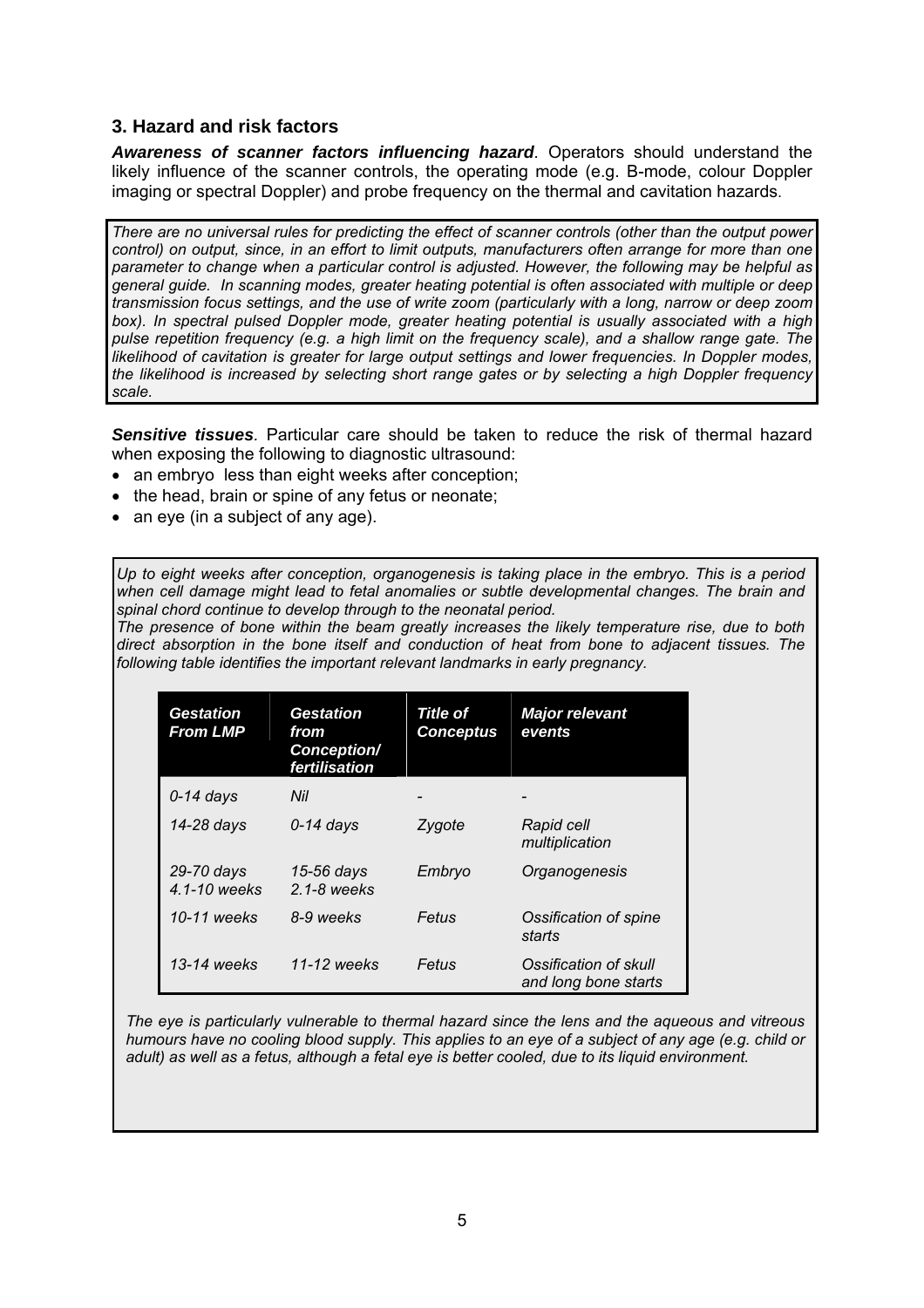*Pre-existing temperature elevation.* Particular care should be taken to reduce output and minimise exposure time of an embryo or fetus when the temperature of the mother is already elevated.

**Thermal and Mechanical Indices**. For scanners which display on-screen thermal index (TI) and mechanical index (MI) values, operators should continually monitor their values and use control settings that keep them as small as is consistent with achieving diagnostically useful results. There should be independent checks that the displayed TI and MI values are accurate. These should be made soon after installation and after hardware or software changes.

• The MI is an on-screen indicator of the relative potential for ultrasound to induce an adverse bio effect by a non-thermal mechanism including cavitation.

*The mechanical index (MI) is intended to offer a rough guide to the likelihood of the occurrence of cavitation. Its value is constantly updated by the scanner, according to the control settings, using the formula MI = p-* $_{0.3}$   $\sqrt{f}$ , where f is the pulse centre frequency and p- $_{0.3}$  is the maximum value of peak *negative pressure anywhere in the ultrasound field, measured in water but reduced by an attenuation factor equal to that which would be produced by a medium having an attenuation coefficient of 0.3 dB cm-1 MHz-1.* 

• The TI is an on-screen indicator of the relative potential for a tissue temperature rise.

*The thermal index (TI) is intended to give a rough guide to the likely maximum temperature rise that might be produced after long exposure. Three forms of TI may be displayed, according to the application. TIS assumes that only soft tissue is insonated. TIB assumes bone is present at the depth where temporal intensity is greatest. TIC assumes bone is very close to the front face of the probe. However, note that errors in calculating TI values, and the limitations of the simple models on which they are based, means that TI values can underestimate the temperature elevation by a factor of up to two.*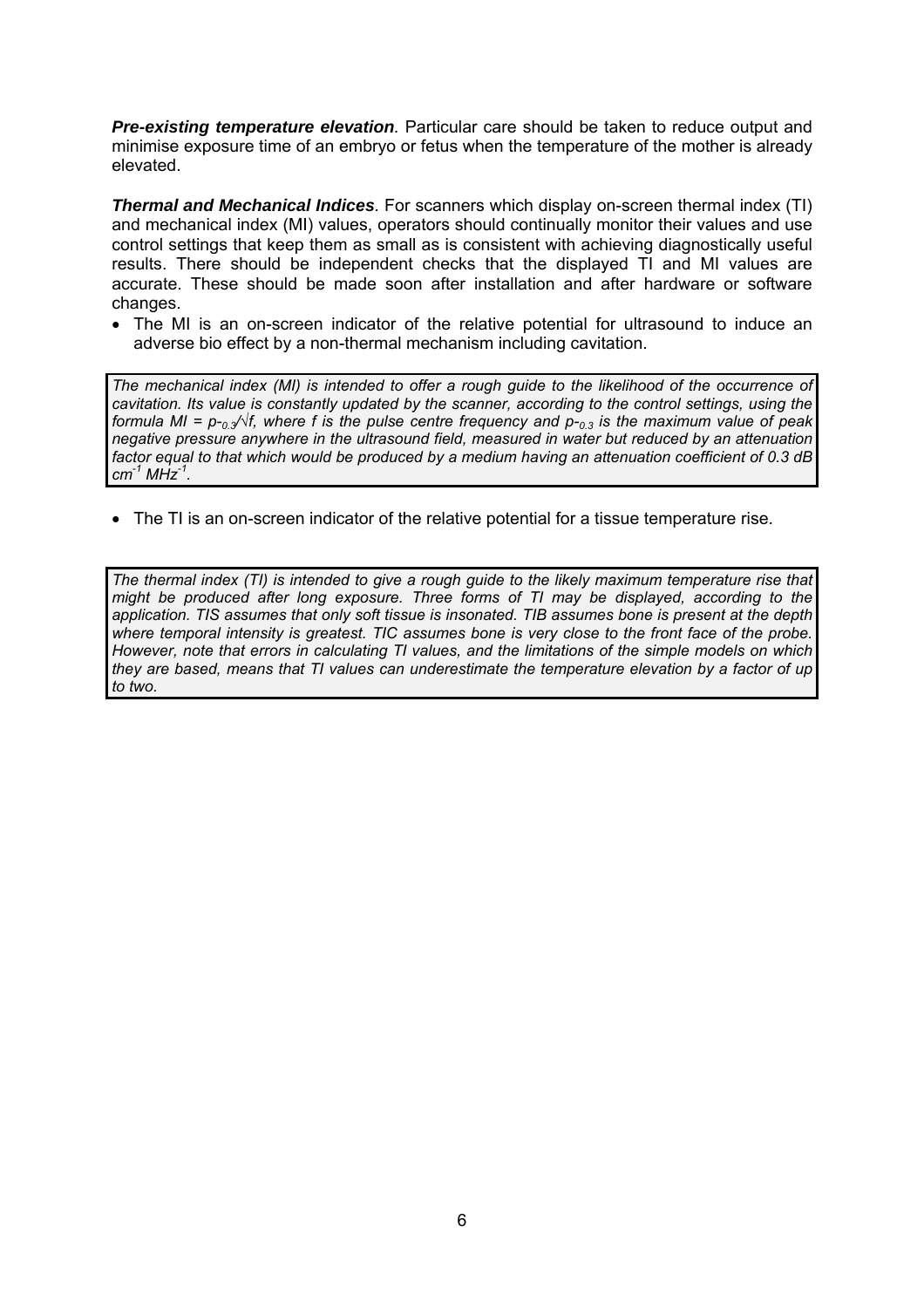### **4. Application-specific guidelines**

For scanners which display thermal index (TI) and mechanical index (MI) values on-screen, operators should continually monitor their values and use control settings that keep them as small as is consistent with achieving diagnostically useful results.

Where on-screen mechanical or thermal index can be displayed, the recommended exposure times and upper levels for the indices depend on the clinical application. These recommended levels are given in Table 1 for obstetric (including gynaecological examinations when pregnancy is possible) and neonatal ultrasound, and in Table 2 for other applications. Many scanners allow MI and one of the TI values to be displayed simultaneously: the appropriate TI value depends on the clinical application and the recommended indices to monitor are also given in Tables 1 and 2.

Where an on-screen thermal index (TI) or mechanical index (MI) is not displayed, try to obtain **worst case** estimates (considering all possible combinations of control settings) of temperature elevation ( $\Delta T_{max}$ ) and mechanical index (MI<sub>max</sub>) for the particular probe and mode in use. If these can be obtained, assume that the MI value is equal to  $MI<sub>max</sub>$  and the TI value is equal to  $0.5 \Delta T_{max}$  and refer to Table 1 or 2 as appropriate.

*A Medical Physics department may be able to make these estimates, using either a thermal test object or measurements of acoustic power and intensity. For abdominal and obstetric applications, the worst case estimate of temperature elevation should use a model similar to TIB in which soft tissue overlies bone, with the interface lying at the depth where the derated temporal average intensity is a maximum. For other applications (e.g. the eye or superficial bone), the model used should be appropriate to the particular tissues involved.* 

The operator should aim to stay within BMUS recommended scan times. If there is a clinical need to exceed these recommended times, the ALARA principle should still be followed. When overall times longer than those recommended here are essential, the probe should be removed from the patient whenever possible, to minimise exposure.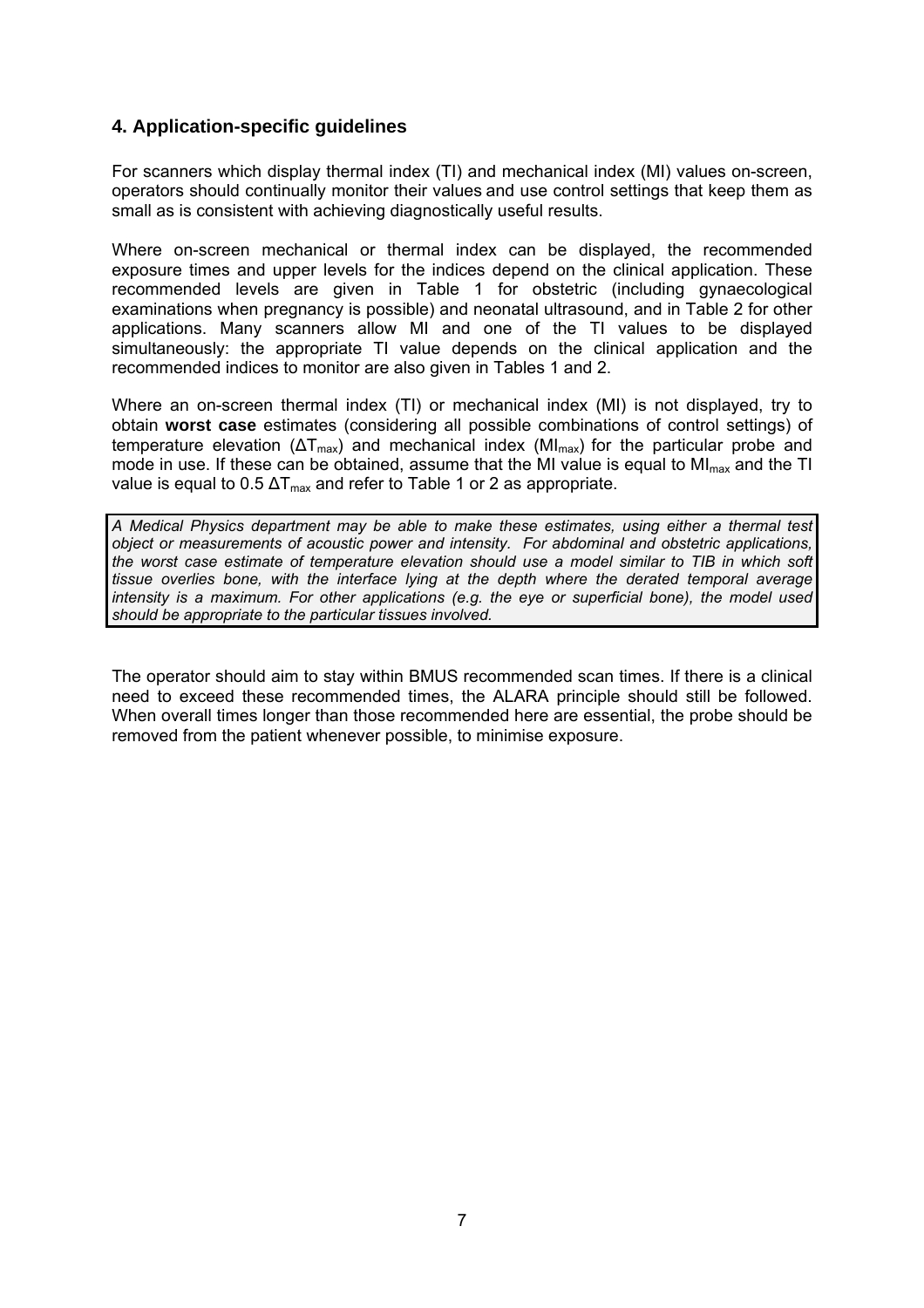| <b>Application</b>                                                                     | Values to monitor (A)                                                        | <b>Thermal Index value</b>                                                                                                                                                                                 |                                                                                                                                                                                                                                                                                                                                                                                                                                                                                                       |                                                                                                                     | <b>Mechanical Index value</b> |                                                                                                  |                                                     |
|----------------------------------------------------------------------------------------|------------------------------------------------------------------------------|------------------------------------------------------------------------------------------------------------------------------------------------------------------------------------------------------------|-------------------------------------------------------------------------------------------------------------------------------------------------------------------------------------------------------------------------------------------------------------------------------------------------------------------------------------------------------------------------------------------------------------------------------------------------------------------------------------------------------|---------------------------------------------------------------------------------------------------------------------|-------------------------------|--------------------------------------------------------------------------------------------------|-----------------------------------------------------|
|                                                                                        |                                                                              | $0 - 0.7$                                                                                                                                                                                                  | $0.7 - 3.0$                                                                                                                                                                                                                                                                                                                                                                                                                                                                                           | >3.0                                                                                                                | $0 - 0.3$                     | >0.3                                                                                             | >0.7                                                |
| Obstetrics up 10<br>weeks after LMP (and<br>gynaecology when<br>pregnancy is possible) | TIS and MI                                                                   |                                                                                                                                                                                                            | (B) restrict time to<br>$0.7 <$ TIS $\leq 1.0$ : 60 min<br>1.0 <tis≤1.5 30="" :="" min<br="">1.5<tis≤2.0 15="" :="" min<br=""><math>2.0 &lt; TIS \leq 2.5 : 4 min</math><br/><math>2.5 &lt; TIS \leq 3.0 : 1 min</math></tis≤2.0></tis≤1.5>                                                                                                                                                                                                                                                           | <b>Scanning</b><br>of<br>an<br>embryo or fetus is not<br>recommended,<br>however briefly                            | $\checkmark$                  |                                                                                                  | $(E)$ risk of<br>cavitation with<br>contrast agents |
| Obstetrics more than<br>10 weeks after LMP                                             | TIB and MI                                                                   | $\checkmark$                                                                                                                                                                                               | (B) restrict time to<br>$0.7 <$ TIB $\leq 1.0$ : 60 min<br>$1.0 <$ TIB $\leq 1.5$ : 30 min<br>$1.5 <$ TIB $\leq$ 2.0 : 15 min<br>$2.0 < TIB \le 2.5 : 4 min$<br>$2.5 <$ TIB $\leq$ 3.0 : 1 min                                                                                                                                                                                                                                                                                                        | <b>Scanning</b><br>of<br>an<br>embryo or fetus is not<br>recommended,<br>however briefly                            | ✓                             |                                                                                                  | $(E)$ risk of<br>cavitation with<br>contrast agents |
| Neonatal-<br>transcranial and spinal                                                   | TIC and MI                                                                   |                                                                                                                                                                                                            | (B) restrict time to<br>$0.7 <$ TIC $\leq 1.0$ : 60 min<br>1.0 <tic≤1.5 30="" :="" min<br="">1.5<tic≤2.0 15="" :="" min<br=""><math>2.0 &lt; TIC \le 2.5 : 4 min</math><br/>2.5<tic≤3.0 1="" :="" min<="" td=""><td><b>Scanning</b><br/>the<br/><b>of</b><br/>central<br/>nervous<br/>is<br/>system<br/>not<br/>recommended,<br/>however briefly</td><td><math>\checkmark</math></td><td></td><td><math>(E)</math> risk of<br/>cavitation with<br/>contrast agents</td></tic≤3.0></tic≤2.0></tic≤1.5> | <b>Scanning</b><br>the<br><b>of</b><br>central<br>nervous<br>is<br>system<br>not<br>recommended,<br>however briefly | $\checkmark$                  |                                                                                                  | $(E)$ risk of<br>cavitation with<br>contrast agents |
| Neonatal - general<br>and cardiac imaging                                              | TIB and MI<br>recommended                                                    | $\checkmark$                                                                                                                                                                                               | (C) restrict time to<br>1.0 <tib≤1.5:120 3.0<tib≤4.0:1="" min="" min<br="">1.5<tib≤2.0 60="" :="" min<br="">4.0<tib≤5.0 15="" :="" sec<br=""><math>2.0 &lt; TIB \le 2.5 : 15 min</math><br/>5.0<tib≤6.0 5="" :="" sec<br=""><math>2.5 &lt;</math>TIB<math>\leq</math>3.0 : 4 min<br/>TIB&gt;6: not recommended.</tib≤6.0></tib≤5.0></tib≤2.0></tib≤1.5:120>                                                                                                                                           |                                                                                                                     | ✓                             | (D) Possibility of<br>minor damage to<br>lung or intestine.<br><b>Minimise</b><br>exposure time. | $(E)$ risk of<br>cavitation with<br>contrast agents |
| Fetal Doppler heart<br>monitoring                                                      | TI or MI are not usually<br>available for dedicated<br>fetal heart monitors. | The power levels used by dedicated fetal heart monitors are sufficiently low that the use of this modality is not<br>contra-indicated, on safety grounds, even when it is to be used for extended periods. |                                                                                                                                                                                                                                                                                                                                                                                                                                                                                                       |                                                                                                                     |                               |                                                                                                  |                                                     |

 $\checkmark$ : There is no known reason to restrict scanning times in this region.<br>A: Many scanners allow MI and one of the TI values to be displayed s

A: Many scanners allow MI and one of the TI values to be displayed simultaneously: the most appropriate TI value depends on the clinical application.<br>B: TI > 0.7 - the overall exposure time (including pauses) of an embryo

B: TI > 0.7 - the overall exposure time (including pauses) of an embryo or fetus or of the neonatal central nervous system should be restricted.

C: TI > 1.0 - the overall exposure time (including pauses) of other parts of the neonate should be restricted.

D: MI > 0.3 - there is a possibility of minor damage to neonatal lung or intestine. If such exposure is necessary, try to reduce the exposure time as much as possible.<br>E: MI > 0.7 - there is a risk of cavitation if an ultr

MI > 0.7 - there is a risk of cavitation if an ultrasound contrast agent containing gas micro-spheres is being used. There is a theoretical risk of cavitation without the presence of ultrasound contrast agents. The risk increases with MI values above this threshold.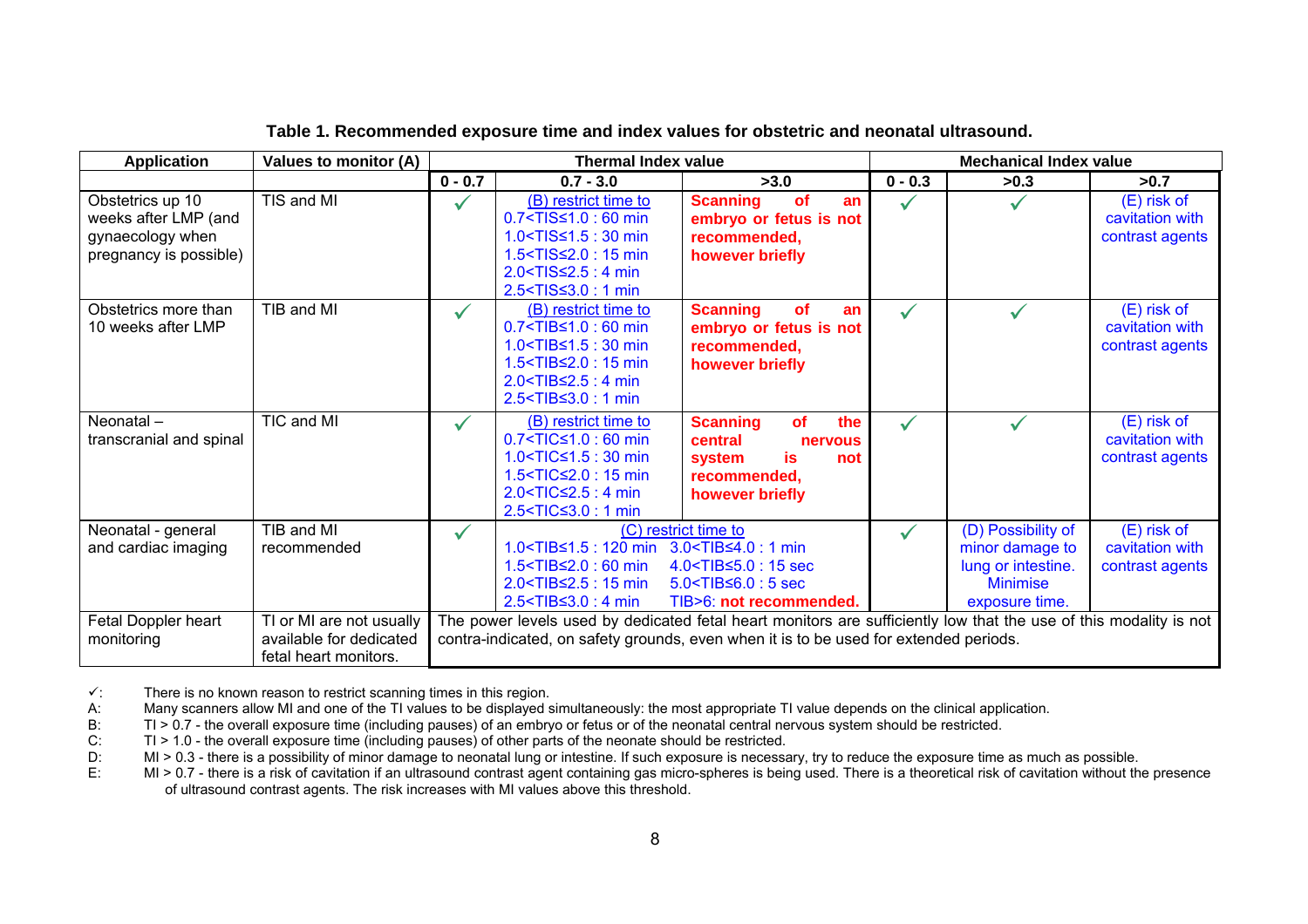| <b>Application</b>                                                | Values to monitor (A)                                                                                                              | <b>Thermal Index value</b>                                                                                                                                    |                                                                                                                                                                                                                                                                                                                                                                                                                                                                       |           | <b>Mechanical Index value</b>                  |
|-------------------------------------------------------------------|------------------------------------------------------------------------------------------------------------------------------------|---------------------------------------------------------------------------------------------------------------------------------------------------------------|-----------------------------------------------------------------------------------------------------------------------------------------------------------------------------------------------------------------------------------------------------------------------------------------------------------------------------------------------------------------------------------------------------------------------------------------------------------------------|-----------|------------------------------------------------|
|                                                                   |                                                                                                                                    | $0 - 1.0$                                                                                                                                                     | > 1.0                                                                                                                                                                                                                                                                                                                                                                                                                                                                 | $0 - 0.3$ | > 0.7                                          |
| General abdominal<br>Peripheral vascular<br>Unlisted applications | Usually TIB and MI.<br>[use TIC and MI if bone<br>closer than 1 cm;<br>TIS and MI only if bone<br>does not come into the<br>image] |                                                                                                                                                               | (B) restrict time to<br>1.0 <tib≤1.5: 120="" min<br="">1.5<tib≤2.0 60="" :="" min<br=""><math>2.0 &lt;</math>TIB<math>\leq</math>2.5 : 15 min<br/><math>2.5 &lt;</math>TIB<math>\leq</math>3.0 : 4 min<br/><math>3.0 &lt;</math>TIB<math>\leq 4.0</math> : 1 min<br/><math>4.0 &lt;</math>TIB<math>\leq 5.0</math> : 15 sec<br/>5.0<tib≤6.0 5="" :="" sec<="" td=""><td>✓</td><td>(C) risk of cavitation<br/>with contrast agents</td></tib≤6.0></tib≤2.0></tib≤1.5:> | ✓         | (C) risk of cavitation<br>with contrast agents |
| Eye                                                               | TIS and MI                                                                                                                         |                                                                                                                                                               | TIB>6: not recommended<br><b>Scanning of the eye is</b>                                                                                                                                                                                                                                                                                                                                                                                                               |           | (C) risk of cavitation                         |
|                                                                   | recommended                                                                                                                        |                                                                                                                                                               | not recommended                                                                                                                                                                                                                                                                                                                                                                                                                                                       |           | with contrast agents                           |
| Adult<br>transcranial<br>(imaging and stand-<br>alone $)$ (D)     | TIC and MI                                                                                                                         |                                                                                                                                                               | (B) restrict time to<br>0.7 <tic≤1.0 60="" :="" min<br="">1.0<tic≤1.5 30="" :="" min<br="">1.5<tic≤2.0: 15="" min<br="">2.0 &lt; TIC ≤ 2.5 : 4 min<br/><math>2.5 &lt; TIC \leq 3.0 : 1 min</math><br/>TIC&gt;3: not recommended</tic≤2.0:></tic≤1.5></tic≤1.0>                                                                                                                                                                                                        |           | (C) risk of cavitation<br>with contrast agents |
| Peripheral pulse<br>monitoring                                    | TI or MI are not<br>usually available for<br>dedicated peripheral<br>pulse monitors.                                               | The output from CW Doppler devices intended for monitoring peripheral pulses is<br>sufficiently low that their use is not contra-indicated, on safety grounds |                                                                                                                                                                                                                                                                                                                                                                                                                                                                       |           |                                                |

#### **Table 2. Recommended exposure time and index values for non-obstetric and non-neonatal ultrasound.**

 $\checkmark$ : There is no known reason to restrict scanning times in this region.

A: Many scanners allow MI and one of the TI values to be displayed simultaneously: the most appropriate TI value depends on the clinical application.

B: TI > 1.0 - the overall exposure time (including pauses) should be restricted.

C: MI > 0.7 - there is a risk of cavitation if an ultrasound contrast agent containing gas micro-spheres is being used. There is a theoretical risk of cavitation without the presence of ultrasound contrast agents. The risk increases with MI values above this threshold.

D: Transcranial ultrasound investigations may require higher acoustic output or longer monitoring times than other applications. When times longer than those recommended here are required, it is recommended that monitoring is paused regularly to minimise exposure.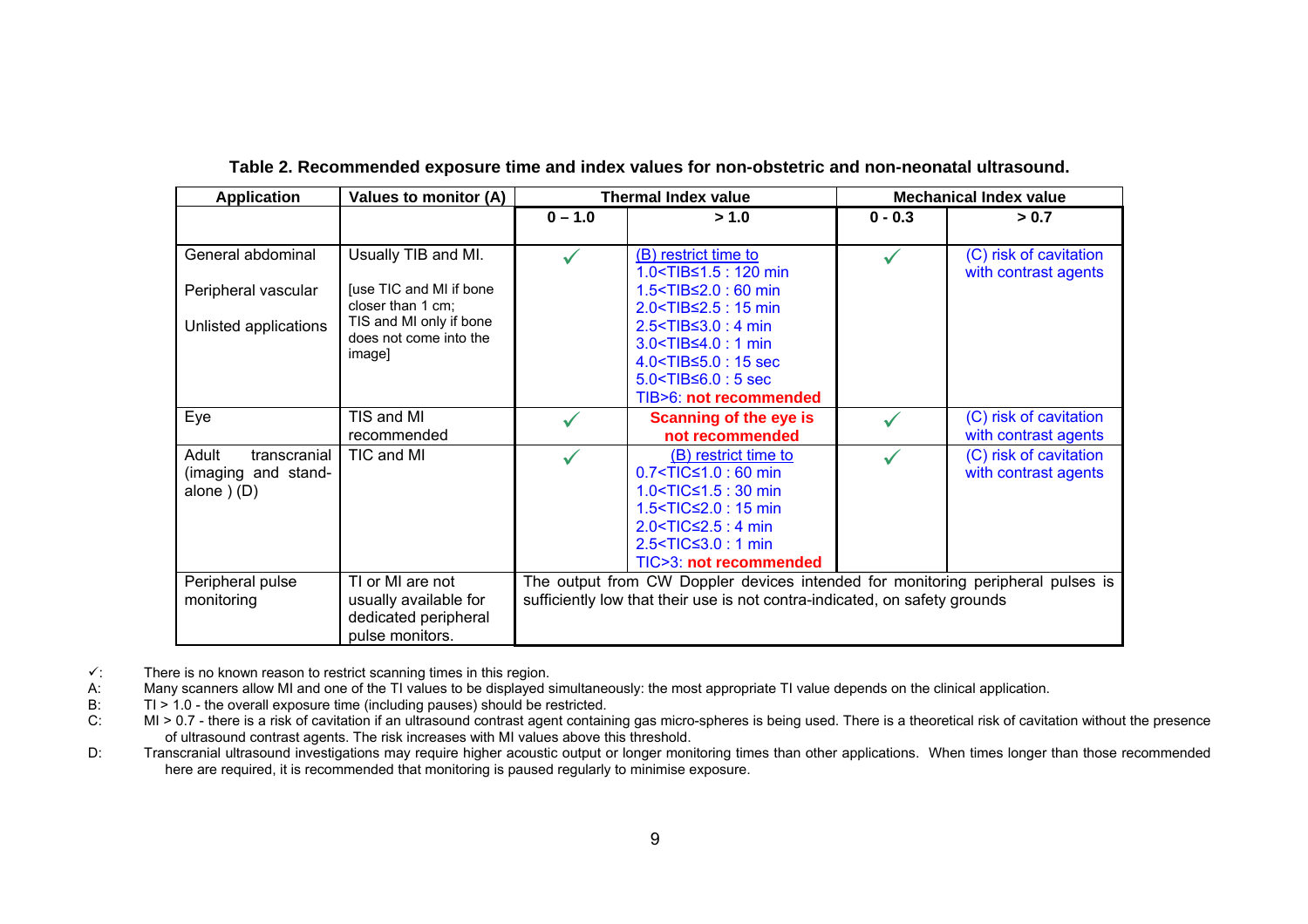#### *Thermal index values and maximum exposure time recommendations for fetal and neonatal tissues.*

*TI values are intended to give a rough indication of the likely equilibrium temperature rise that might be produced. However, theoretical (Jago et al 1999) and experimental (Shaw et al 1998) studies have shown that, in some circumstances, TI can underestimate the temperature elevation by a factor of up to two. As a safety precaution, the TI values given in Table 1 are assumed to be half the actual worst case temperature elevations. Thus a TI value of 1 is considered to correspond to a worst case temperature elevation of 2<sup>°</sup>C.* 

*Following their review of the literature on the effects of temperature elevation on animal fetuses, the WFUMB (1998) concluded that an ultrasound exposure that elevates human embryonic or fetal temperature by 4<sup>o</sup> C above normal for 5 minutes should be considered potentially hazardous. Miller and Ziskin (1989) showed that there is a logarithmic relationship between temperature elevation and the exposure time needed to produce adverse biological effects in animal fetuses. They showed that,*  for temperatures below 43°C, the necessary exposure time reduced by a factor of four for every 1°C *increase in temperature elevation. Adopting a maximum safe exposure time of 4 minutes for a*  temperature elevation of 4<sup>°</sup>C, and applying the above logarithmic rule, results in the following *exposure times:* 

|   | Temperature elevation (°C) Maximum exposure time (minutes) |
|---|------------------------------------------------------------|
| 5 |                                                            |
|   |                                                            |
|   | 16                                                         |
|   | 64                                                         |
|   | 256                                                        |
|   |                                                            |

*In Table 1, rounded values of the above exposure times have been used for obstetric exposures up to 15 minutes. The 64 and 256 minute maximum exposure times have been reduced to 30 and 60 minutes respectively as a safety precaution to reflect the present lack of knowledge about possible subtle bioeffects associated with prolonged moderate temperature elevation. No time limit is specified*  for TI values of less than 0.7, in accordance with the statement in the WFUMB (1998) *recommendations on thermal effects that a diagnostic exposure that produces a maximum temperature rise of no more than 1.5<sup>o</sup> C above normal physiological levels (37<sup>o</sup> C) may be used clinically without reservation on thermal grounds.* 

*In examinations of the embryo or fetus in the first eight weeks post conception, when there is no ossified bone, only soft tissue is exposed and so TIS should be monitored. In all other obstetric applications, TIB is recommended as the particular thermal index value to monitor. This avoids the complication of constantly switching attention between TIS and TIB according to whether or not bone is being insonated, and introduces a safety factor since TIB values are always greater than or equal to TIS values.* 

*To protect the still rapidly developing neonatal central nervous system, the time limits recommended*  for fetal examinations are also applied to imaging of the brain or spine of a neonate. When imaging *other parts of the neonate, the recommended time limits match those for adult tissues.* 

*Thermal index values and maximum exposure time recommendations for non-fetal tissues.* 

*In eye scanning applications, it is recommended that TIS is monitored as this is the thermal index used in the study by Herman and Harris (1999), which concluded that, in eye scanning, TIS values should be limited to a maximum of 1.0.* 

In other applications TIS, TIB or TIC may be monitored depending on the tissue being scanned: in *most applications TIB is recommended. AIUM (2008) concluded that there was a maximum safe exposure time for thermal damage to non-fetal tissue which depended on temperature.*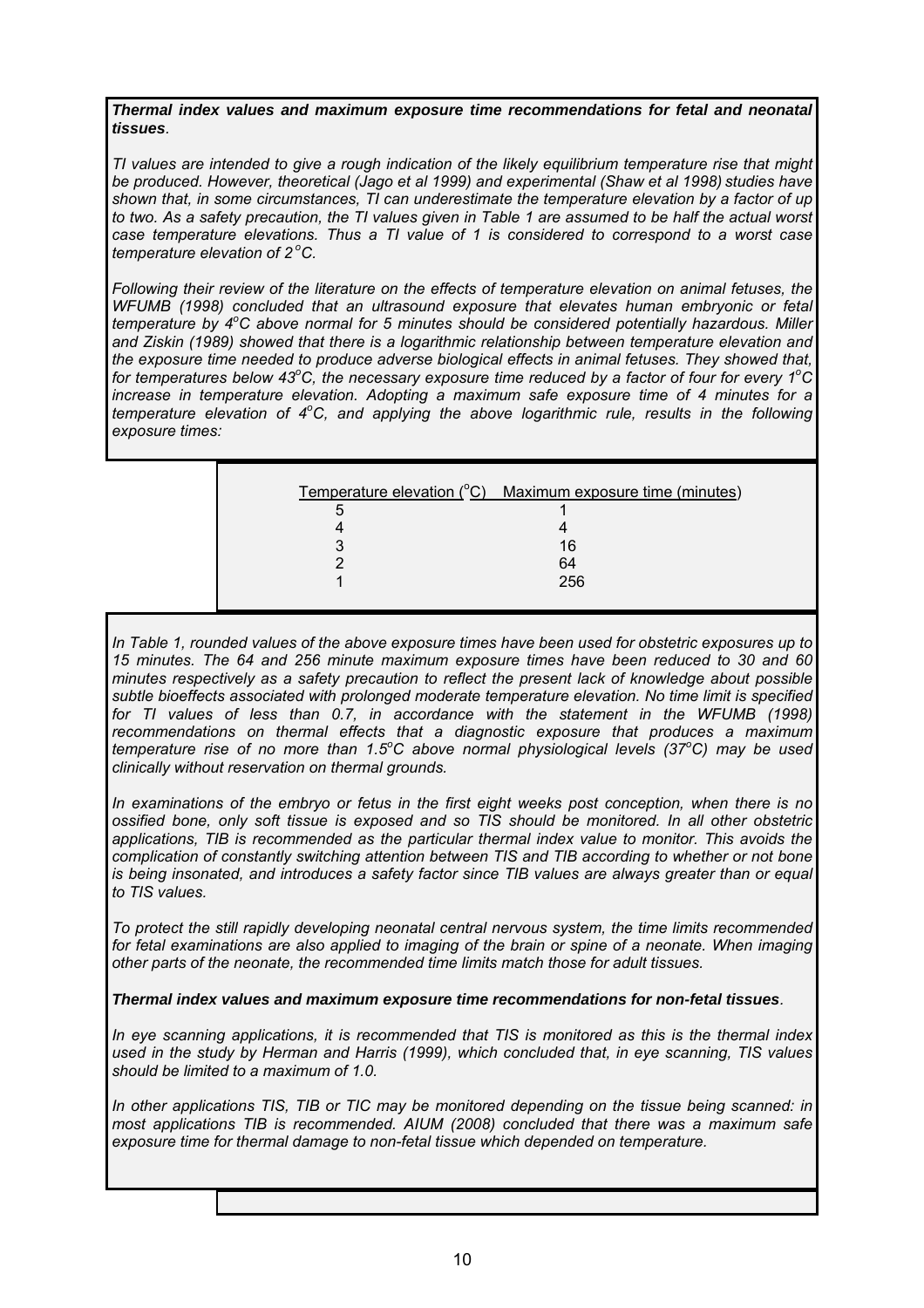| Temperature elevation (°C) Maximum exposure time (minutes) |
|------------------------------------------------------------|
| 0.07                                                       |
| 0.25                                                       |
|                                                            |
|                                                            |
| 16                                                         |
| 64                                                         |
| 256                                                        |
|                                                            |

*Harm at a particular temperature increase had not been observed for shorter times. In formulating Table 2, we have assumed that TI may underestimate temperature rise by a factor of 2, and we have rounded the maximum exposure times. The 256 minute maximum exposure time has been reduced*  to 120 minutes as a safety precaution to reflect the present lack of knowledge about possible subtle *bioeffects associated with prolonged moderate temperature elevation. As a precaution for transcranial ultrasound, the recommended time limits are the same as those for neonatal brain, except that there is no specific restriction when TIC is less than or equal to 1.0.* 

#### **Mechanical Index threshold values.**

The MI value of 03, representing the threshold for the possibility of capillary bleeding in gas*containing organs, such as the lungs and intestines, is taken from the 1992 Statement on Non-human Mammalian in vivo Biological Effects of the American Institute of Ultrasound in Medicine (AIUM 1993).* 

*The MI value of 0.7 is chosen as the threshold for cavitation, following the theoretical study by Apfel and Holland (1991), from which the formula for MI is derived. The model used for this study assumes the availability of micro-bubble nuclei of all sizes. These are believed to be produced when the shells of the micro-bubbles of some ultrasound contrast agents are destroyed by pulses with higher acoustic pressures. There is experimental evidence that cavitation damage occurs in animals when contrast agents are present (Miller and Gies 1998, Skyba et al. 1998). In tissues not containing such artificially introduced nuclei, cavitation due to diagnostic ultrasound remains a theoretical possibility only, although it is produced in tissue during lithotripsy treatment (ECURS 1994) and bubble formation has been demonstrated in agar gel exposed to diagnostic levels of ultrasound (ter Haar et al 1989).*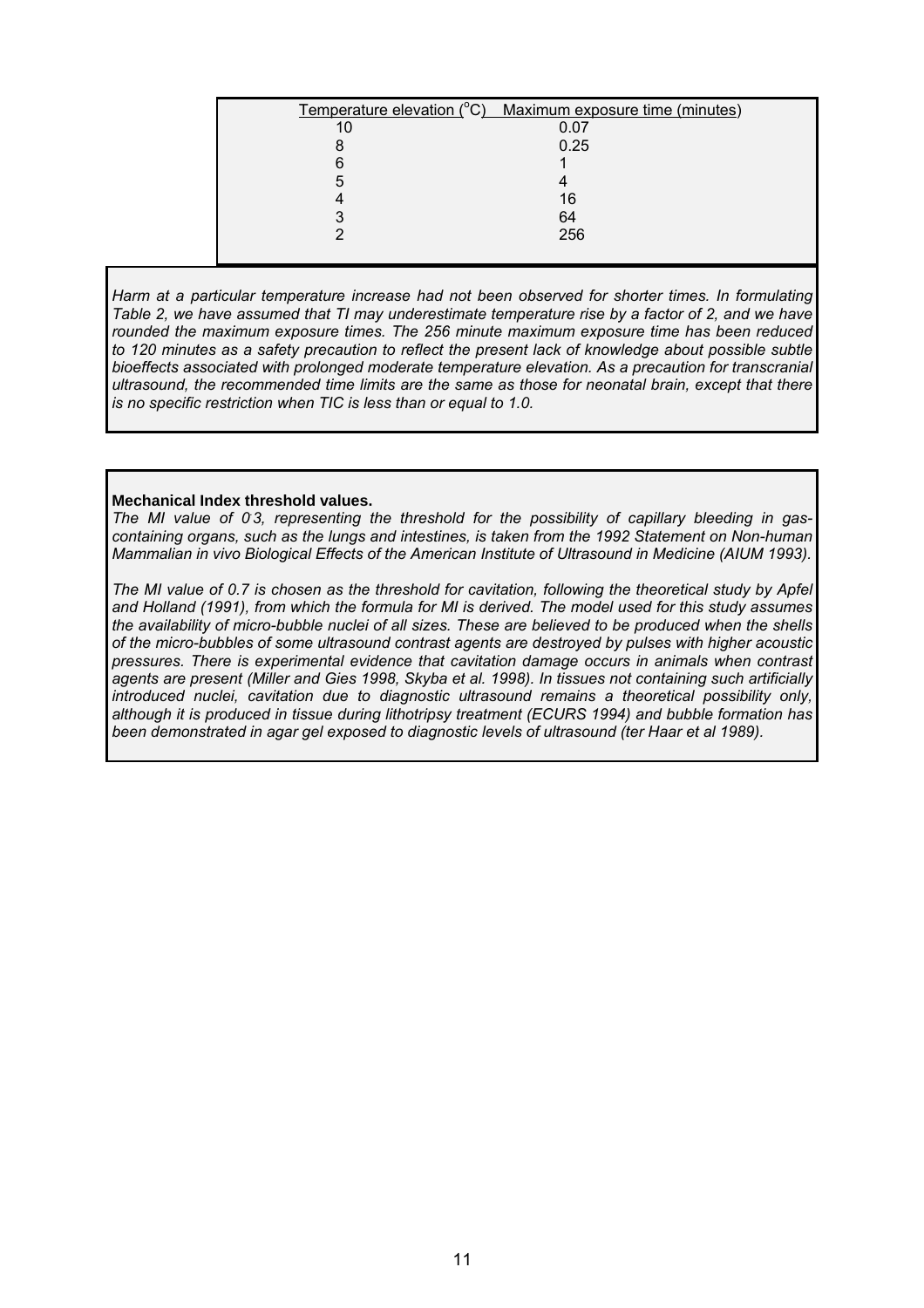#### **5. References**

AIUM 1993. *Bioeffects and Safety of Diagnostic Ultrasound*. AIUM, 11200 Rockville Pike, Suite 205, Rockville, Maryland 20852-3139, USA.

AIUM 2008. American Institute of Ultrasound in Medicine Consensus Report on Potential Bioeffects of Diagnostic Ultrasound*. J Ultrasound Med*; **27**:503–515.

Apfel R.E., Holland K.H. 1991. Gauging the likelihood of cavitation from short pulse low duty cycle diagnostic ultrasound. *Ultrasound Med & Biol*; **17**:179-185.

ECURS, 1994. Guidelines for the safe use of extracorporeal shock-wave lithotripsy (ESWL) devices. *European J. Ultrasound*; **3**: 315-6.

Herman B.A., Harris G.R. 1999. Theoretical study of steady-state temperature rise within the eye due to ultrasound insonation. *IEEE Transactions on Ultrasonics, Ferroelectrics and Frequency Control*: **46:** 1566-1574.

IEC 2007. IEC 60601-2-37 Ed. 2.0: Medical electrical equipment - Part 2-37: Particular requirements for the basic safety and essential performance of ultrasonic medical diagnostic and monitoring equipment. *International Electrotechnical Commission, Geneva, ISBN 2-8318-9266-X*.

Jago J.R, Henderson J, Whittingham TA , Mitchell G. 1999, A comparison of AIUM/NEMA Thermal Indices with calculated temperature rises for a simple third trimester pregnancy tissue model. *Ultrasound in Med. & Biol*.: **25**: 623-628.

Miller D.L., Gies R.A. 1998. Gas-body-based contrast agent enhances vascular bioeffects of 1.09 MHz ultrasound on mouse intestine. *Ultrasound in Med. & Biol*; **24**: 1201-1208.

Miller M.W., Ziskin M.C. 1989. Biological consequences of hyperthermia. *Ultrasound Med & Biol*; **15**:707-722.

Shaw A, Pay N. M. ,Preston R.C. 1998 Assessment of the likely thermal index values for pulsed Doppler ultrasonic equipment - Stages II and III: experimental assessment of scanner/transducer combinations. *NPL Report CMAM 12*, *April 1998.* National Physical Laboratory, Teddington. UK

Skyba D.M., Price R.J., Linka A.Z., et al. 1998. Microbubble destruction by ultrasound results in capillary rupture: adverse bioeffects or a possible mechanism for in vivo drug delivery? *J Am. Soc. Echocardiology*; **11**: 497.

ter Haar G, Duck F, Starritt H, Daniels S. 1989. Biophysical characterisation of diagnostic ultrasound equipment - preliminary results. *Phys Med Biol*; **34**:1533-1542

ter Haar G, Duck FA (eds). 2000. *The Safe Use of Ultrasound in Medical Diagnosis*, BMUS/BIR, London.

WFUMB 1998. Conclusions and Recommendations on Thermal and Non-thermal Mechanisms for Biological Effects. *Ultrasound in Med. & Biol*; **24**: Supplement 1, xv-xvi.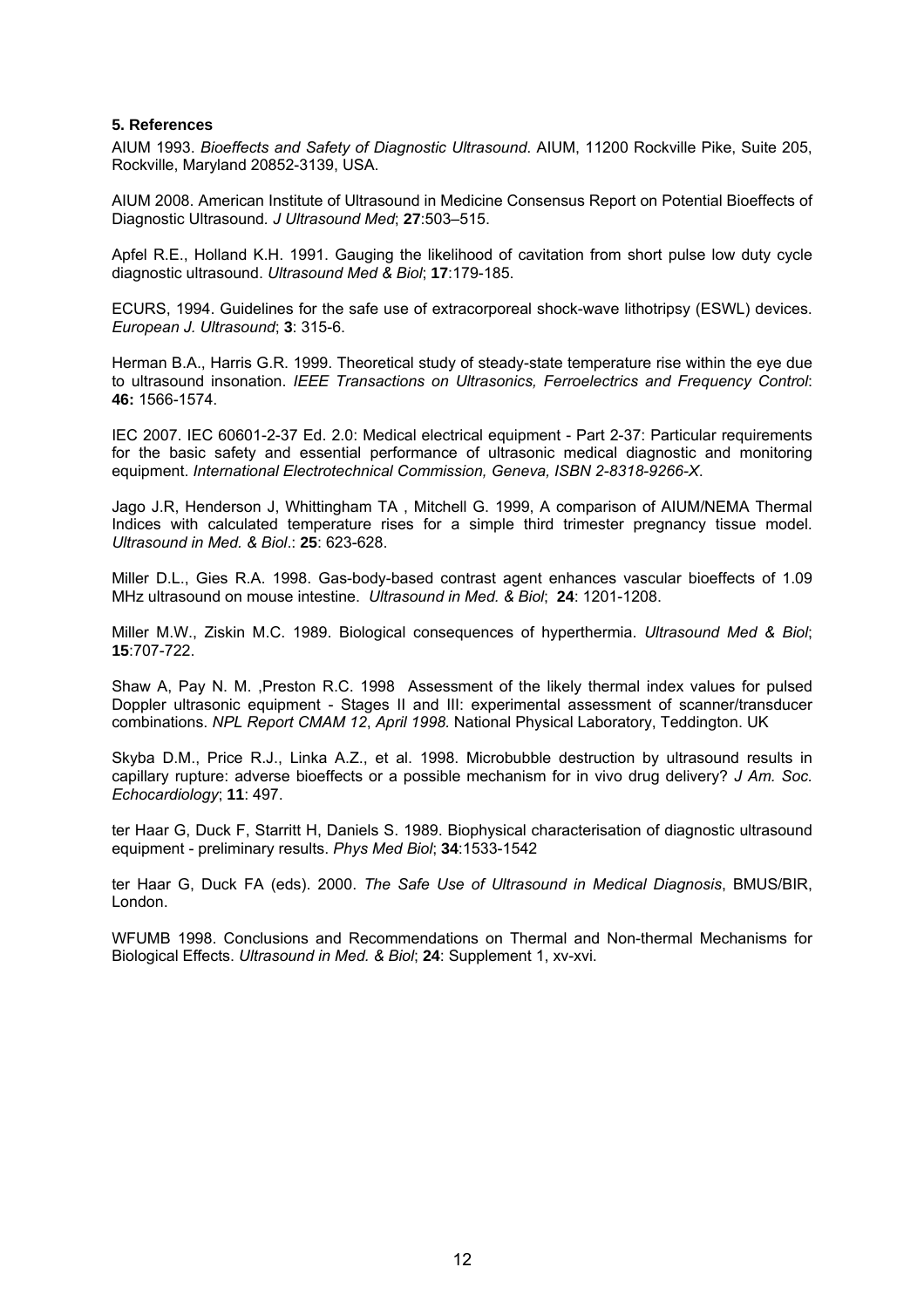### **Appendix I**

Graphical representation of the recommended exposure times at different index values for different applications, as listed in Tables 1 & 2, is presented below. It is hoped these figures may serve as useful easy reference during scanning sessions: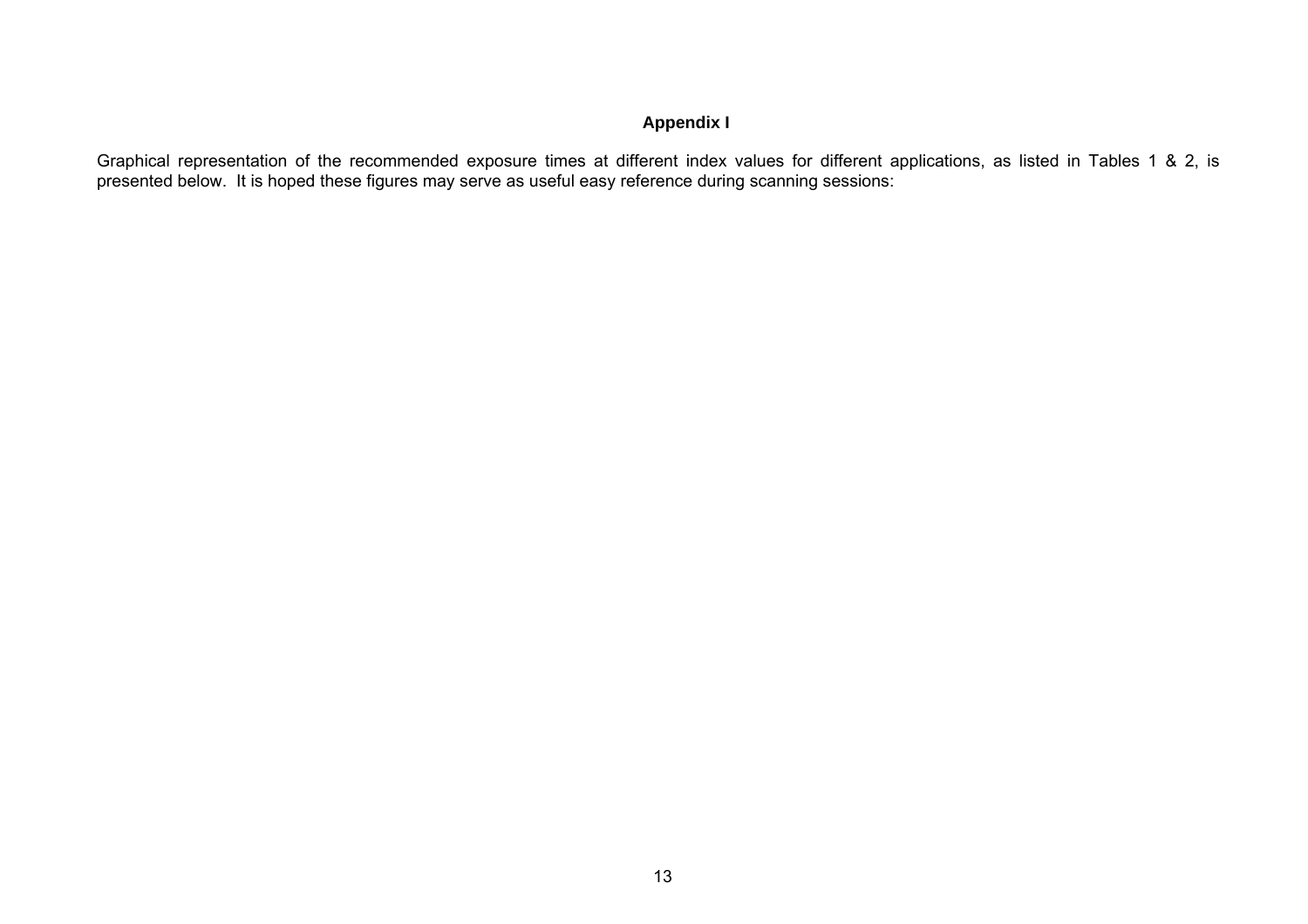# OBSTETRIC SCANNING



Monitor TIS up to 10 weeks post-LMP, TIB thereafter.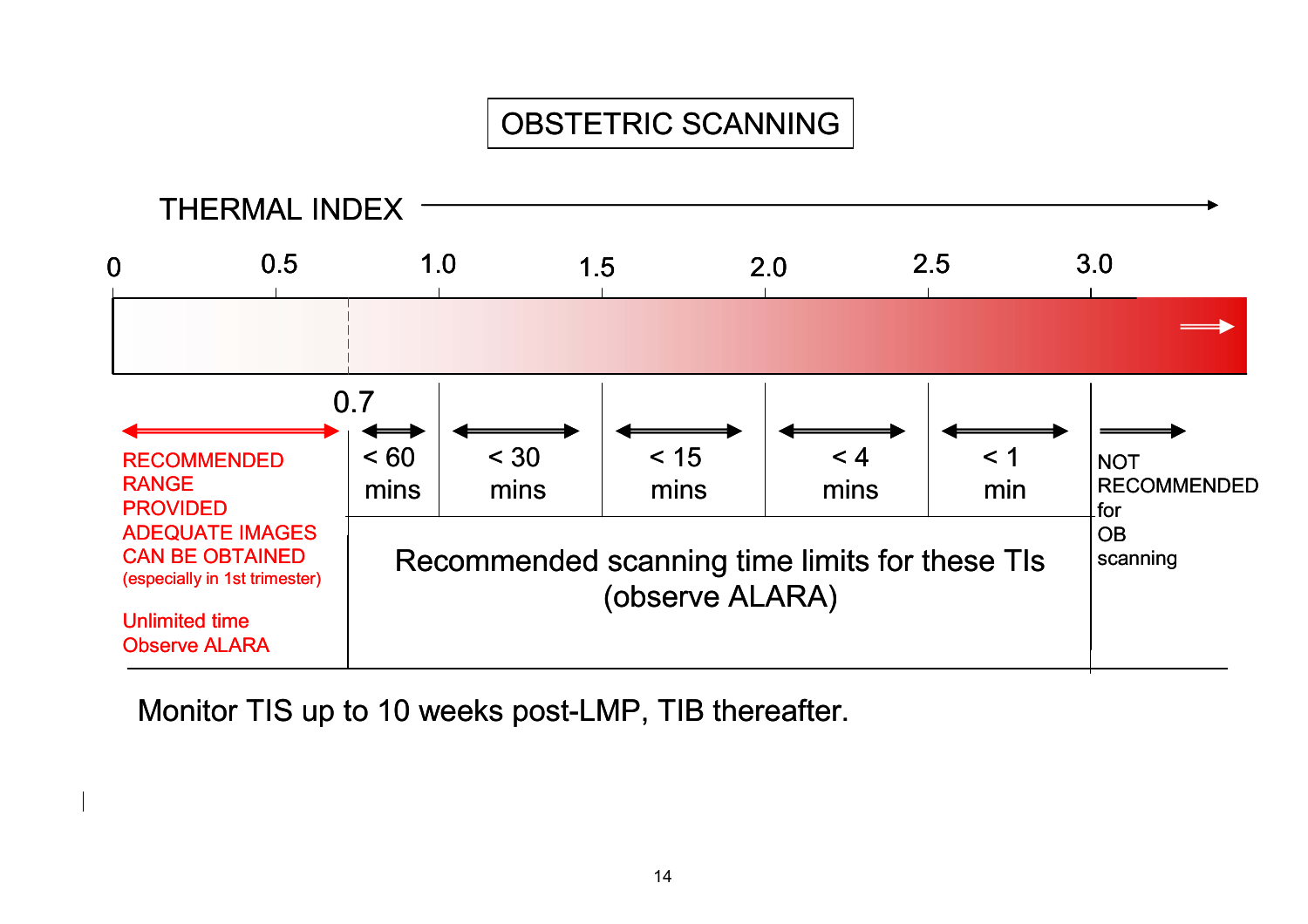# NEONATAL trans-cranial & spinal SCANNING



Monitor TIC. MI>0.7 should be used with caution in the presence of contrast agents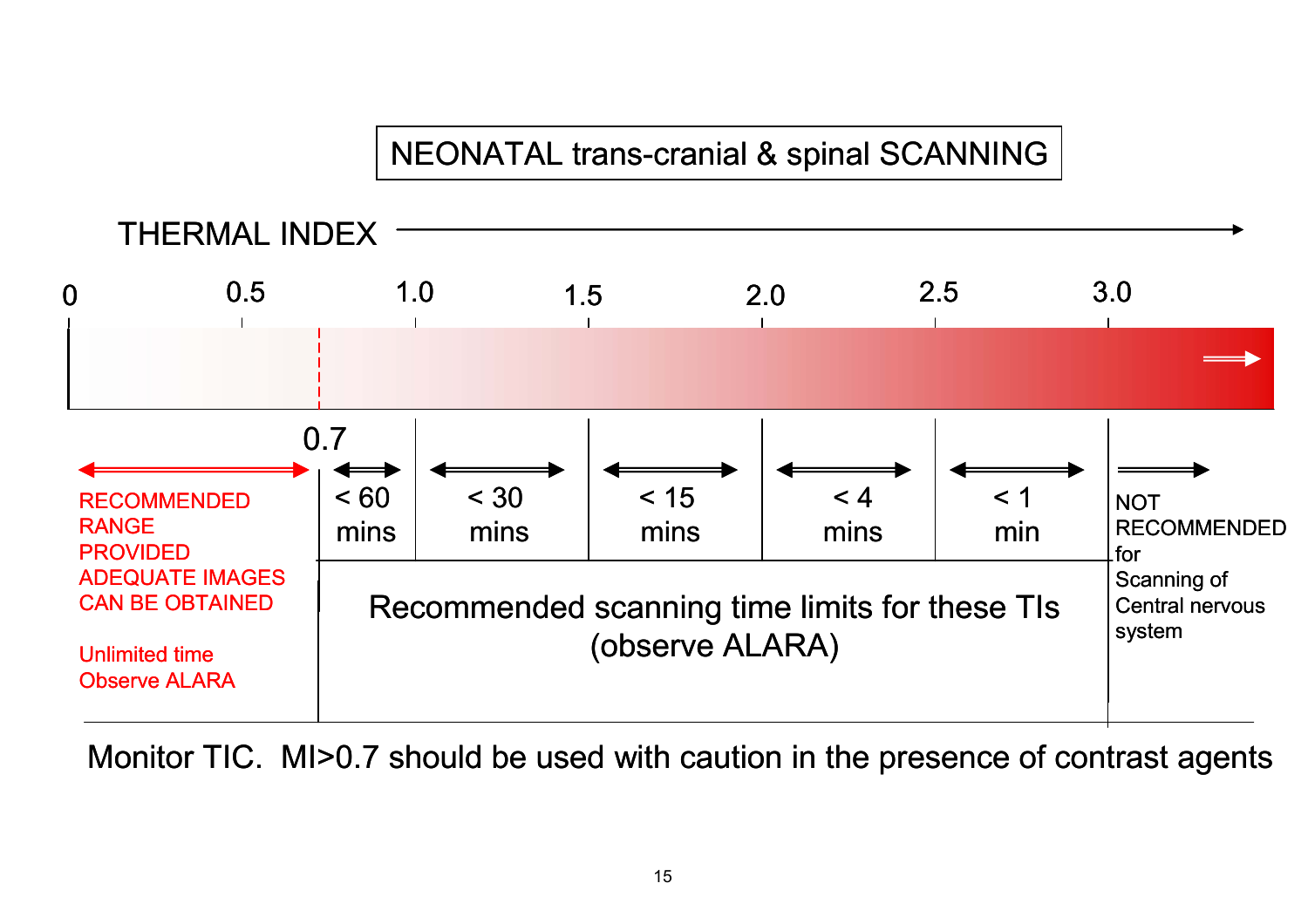# NEONATAL general & cardiac SCANNING



Monitor TIB. Use of TIB>6 is not recommended.

MI>0.7 should be used with caution in the presence of contrast agents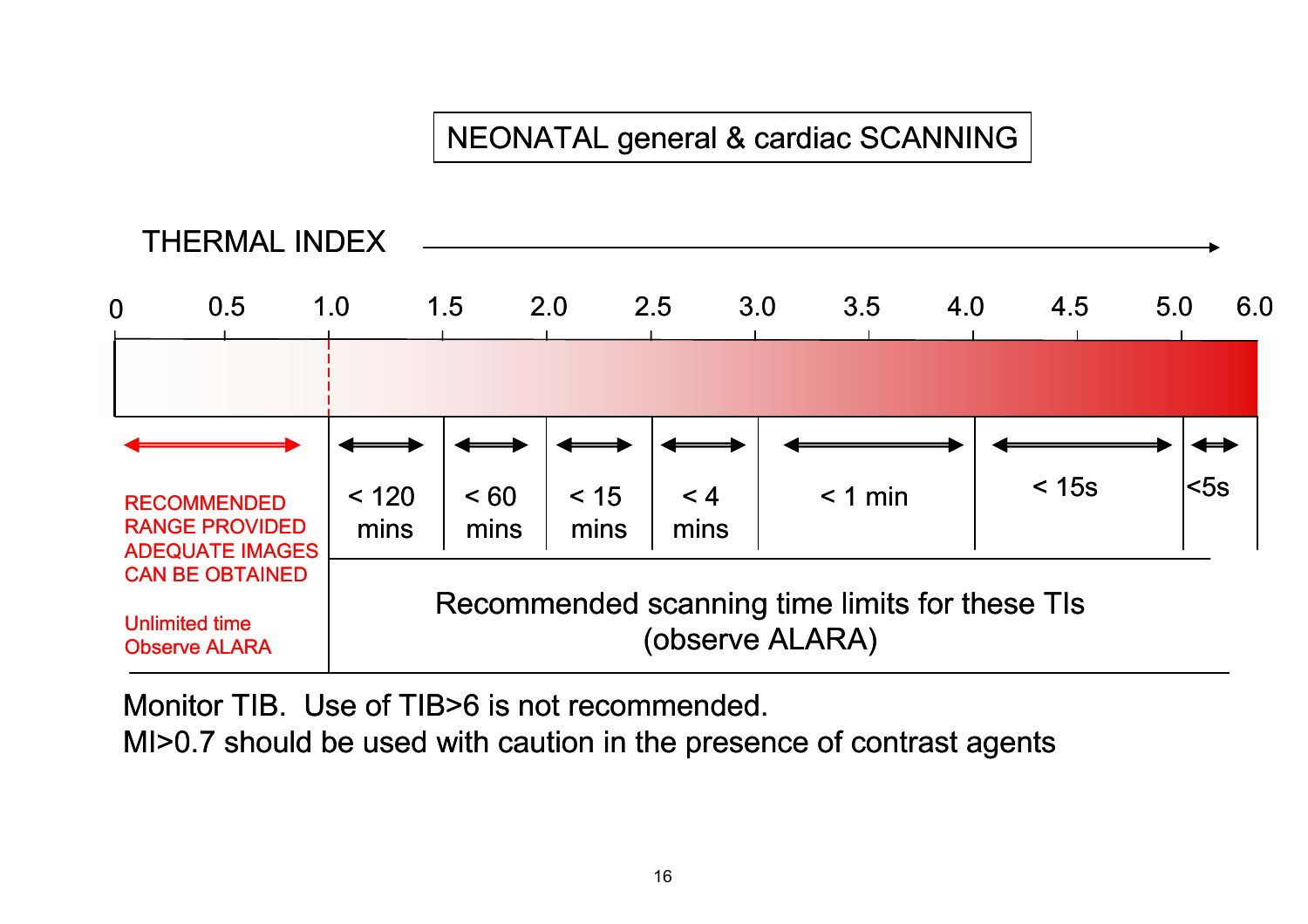# ADULT trans-cranial SCANNING



Monitor TIC. Use of TIC>3 is not recommended.

MI>0.7 should be used with caution in the presence of contrast agents